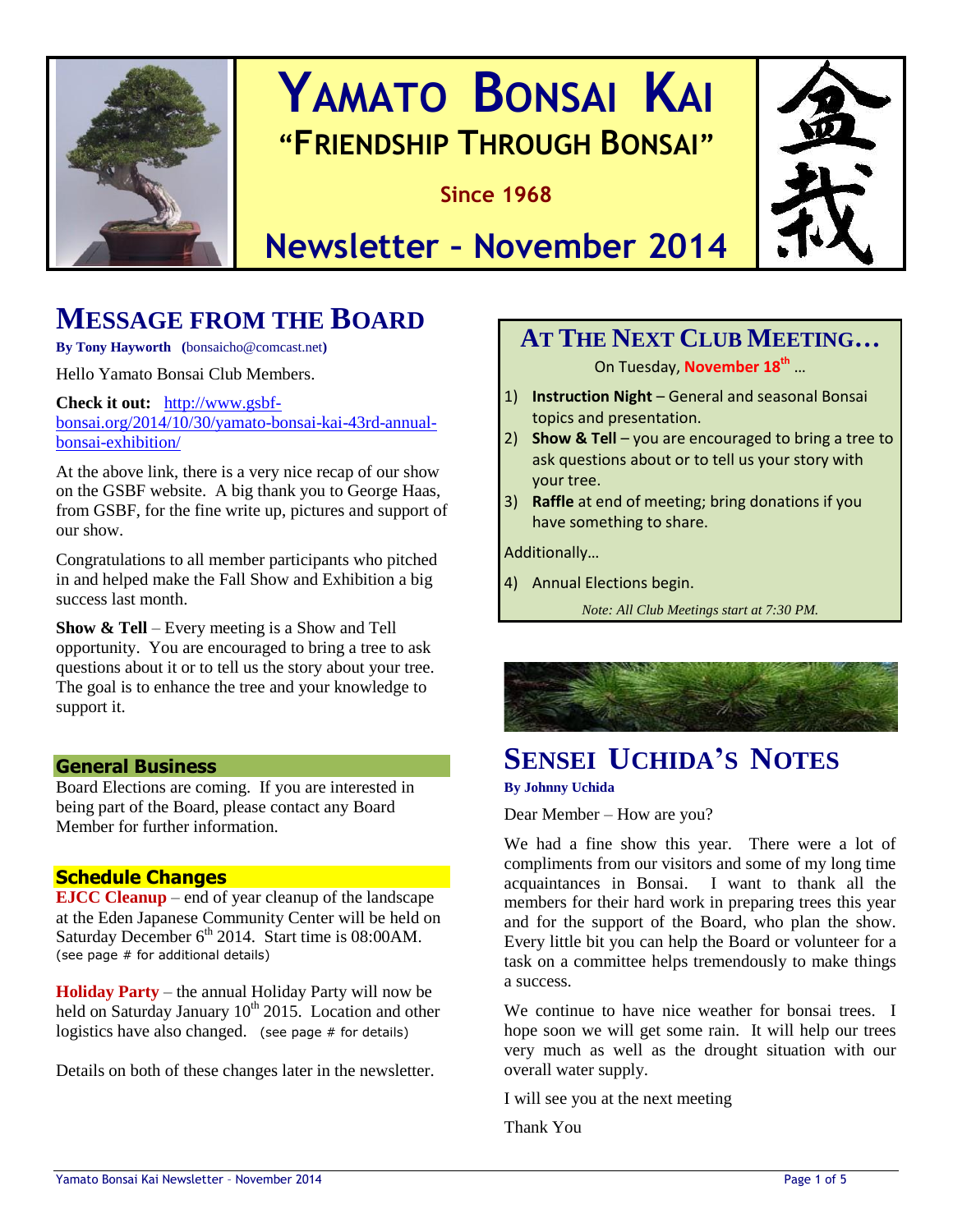

## **BONSAI BASIC**

By Tony Hayworth (bonsaicho@comcast.net)

Hello Club Members.

Let's talk about Fall care. Here are some general ideas.

**Wire** – take a good look at all your trees for any wire that is tight or has begun to dig in. Remove it now. Why now? Because in the Spring, as the tree begins to grow, it will dig in and cut quickly. Besides you'll have other task to do then and don't want to be unwiring or cutting off wire as new growth begins.

**Water** – your trees don't need water every day. But you need to check every day and water those that need it. As winter comes, your trees slow down and do not consume

**Sun and Light** – as fall is upon us and winter just around the corner, your bonsai still need the sun and light. There are discussion of just how much deciduous trees need after they drop all their leaves, but here in northern CA, we don't have much to worry in this regard. Conifers do need light and sunshine year round.

**Pests** – Keep you display and growing areas free of debris and dead or fallen leaves. A clean area is healthier and does not tend to breed pests.

**Moss** – If you have any heavy or thick moss about your trees… now is a good time to strip off some of it. Thick moss climbing up the trunk of a tree is not good for it.

November is a great time of the year to do maintenance on your black pine bonsai.

Attend to yellowing and brown leafs on your two needle conifers. It is normal for Pines to lose prior year's needles at this time. You should only be worried if this year's shoots and tips are brown and losing color at this time. Seek immediate professional attention if this is the case.

What to prune in the Fall? Well, I call it "overgrowth" – anything that spoils the shape and would leave your branches with long internodes. Let me give you some highlights to ponder and perhaps get started if you can.

In the Fall, you are trying to achieve two things: 1) trim lengthy shoots, and 2) Pluck excessive needles.

1. You need to adjust any shoots back to a minimum length...that you either missed earlier in the cycle, or you purposely left longer, or it just grew out too much from the June trimming (you did trim in June, correct?). Cut the shoot back to the last 3 to 5 needle pairs from the interior. This will force buds back from these needles in the Spring… or may even force back budding on the branch from dormant buds.

2. Pluck or remove needle pairs that are in abundance and are not necessary in your design. Your approach here is to leave somewhere in the neighborhood of 3 to 5 needle pairs on the shoot. If your shoot is short enough, pull the needles from the interior side. If the shoot is too long, the operation should be to cutback to this 3 to 5 needle position.

Pruning of the shoots is critical in the fall. It sets up next year's buds and is a key shaping stage in the overall tree design. Old needles must be attended to and removed. Also any needles that would tend to spoil the future design. I am talking about needles that are on top of a branch or on the bottom. Needles on the lateral or sides of the branch are desirable. Selectively remove the rest keeping the design intact (this means it is okay to leave some if they are not in the way).

Do not cut off all of your growth from the exterior part of a branch. If you cut back to only bare wood on a branch, from the trunk to the branch tip, it will not live… or is already dead. If you are attending to the trees needs throughout the entire cycle, you should not need to prune back past last year's needles. While this is risky, it is a must for overgrown trees to get buds from a third year needle. Ask me if you have questions.

Be careful with how you handle the needles that remain on the branches. If you twist or bend-back or wrongly disturb the needle where it meets the branch, it could die back and be lost. Learn how to handle the needle plucking operation on a pine tree. This is important anytime you are wiring on a pine too.

See you at the next Club meeting.

Remember… keep your eye on Bonsai.

Ask me if you have questions.

*Email* [bonsaicho@comcast.net](mailto:bonsaicho@comcast.net)  *Phone* 510-289-5731 *evenings*

**Bonsai Events** – looking for something bonsai related to do? There are plenty of things happening in and around this area. Check out the GSBF Calendar of events later in this newsletter or online at: <http://www.gsbf-bonsai.org/events/>

**~~~~~~~~~~~~~~~~~~~~~~~~~~~~~~~~~~~~~~~~**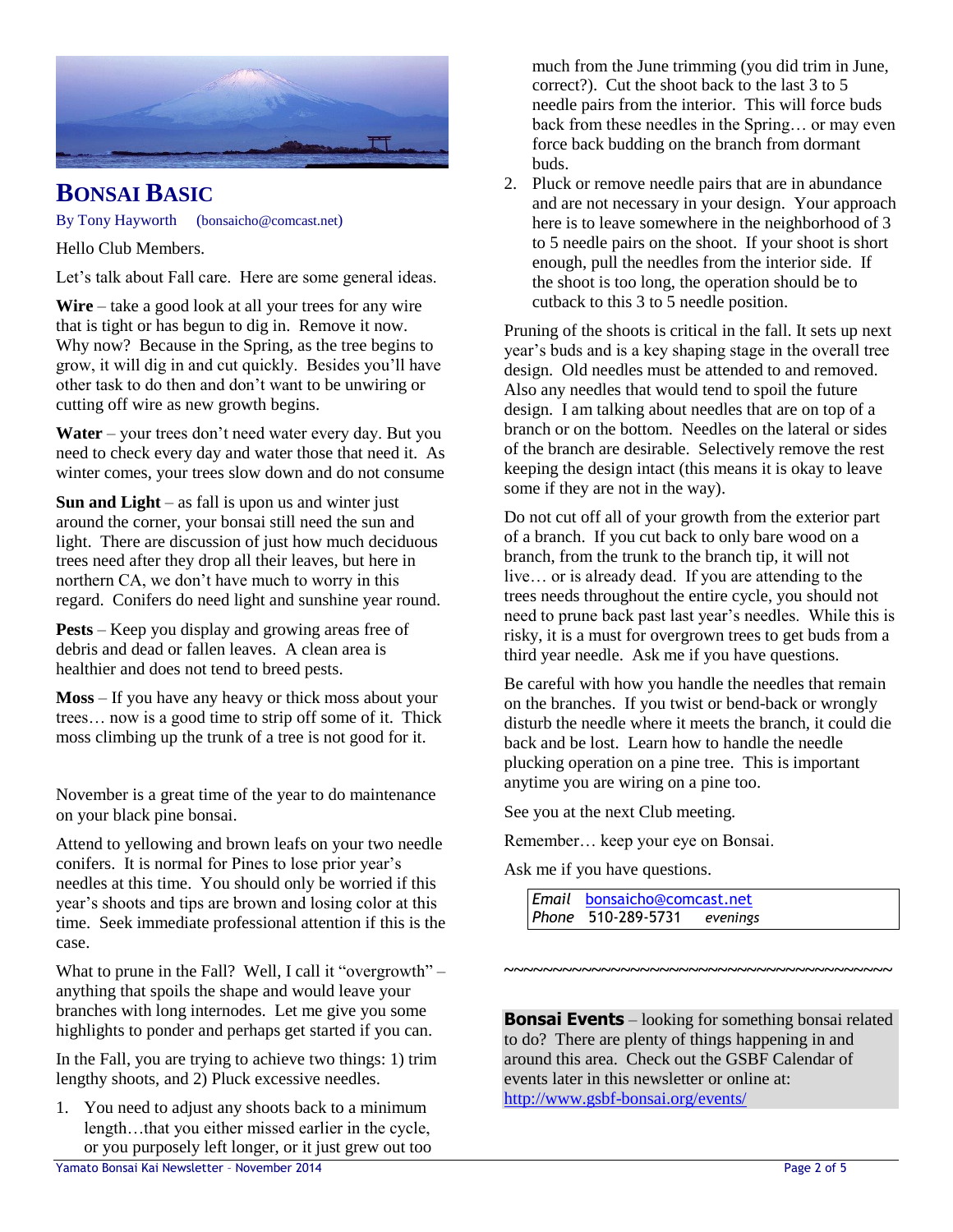# **CLEANUP OF THE EJCC CENTER**

Saturday 6 December, is our end-of-year cleanup day for the Eden Japanese Community Center. We give this service in exchange for using the community center for our monthly club meeting. I am requesting a large turnout to support the club and so we can speed through the cleanup. The more hands involved, the sooner we will complete the task.

We will start at 8:00AM and with a great turnout, we should be out of there by 11. If only a partial turnout, it could be much longer. Please show your Yamato spirit and come lend a hand, even if it's a small contribution – everything helps.

Signup at the November  $18<sup>th</sup>$  meeting, or contact me by email at *[bonsaicho@comcast.net](mailto:bonsaicho@comcast.net)* (*or phone 510-289- 5731*) no later than noon Friday 5 December and let me know your attendance status.

#### **What to Bring**

We need a few power tools to cut back and trim the Ivy. A heavy duty gas trimmer (if you have one) works well. I have one and am looking for another just in case. (*Please bring proper safety equipment for your face and eyes*)

Also, if anyone has hedge trimmer (the long teeth type), a couple of these would be helpful also.

*If you can bring any of the above items, please let me know.*

Other essentials are:

- Hand pruners;
- Loppers / by-pass trimmer
- Gloves; Hat; sunscreen
- Push brooms; dustpan
- Rakes
- Pole trimmer
- 8 or 10 foot folding ladder

Bring your work gloves, clippers and your favorite yard tools… and a good disposition!!

### **CONTACT US**

If you need to mail anything to the club in general, please send to:

#### **YAMATO BONSAI KAI P. O. Box 770 Union City, CA 94587-0770**

If there is anything you would like to contribute or comment on regarding the newsletter, contact Tony Hayworth, at [bonsaicho@comcast.net](mailto:bonsaicho@comcast.net)

*If you have moved, or changed your email address, please notify Yamato Bonsai Kai, so that we may update our contact and mailing list information. Thank you.*

### **HOLIDAY PARTY**

Over the years various input has made its way to the Board about the logistics, food choices and costs of the Holiday party. As such, we will try something different this year.

The party is now scheduled on Saturday January  $10<sup>th</sup>$ .

Location will be the Eden Japanese Community Center.

Karen Paulos has volunteered at chairperson.

There will be a signup list, by food category, so please consult with Karen if you can't make the November or December monthly meeting but would like to come to the 10 January event.

- 5) Theme will be Pot Luck.
- 6) Social hour will begin at 6:00 PM.
- 7) Dinner service will begin at 7:00 PM.
- 8) Yamato will provide soft drinks and coffee/tea.
- 9) Attendees wishing to bring adult beverages are welcome to do so at a responsible level.

**Gift Exchange** – we will still hold the optional small gift exchange. It you wish to participate, simply bring a wrapped give of nominal value for inclusion. Numbers will be drawn to determine give selection order.

# **YAMATO BONSAI KAI**

#### – **2014 CALENDAR OF EVENTS –**

Activities remaining this year

| <b>Month</b> | Date - Event Name                         |  |
|--------------|-------------------------------------------|--|
| <b>NOV</b>   | $18^{th}$ – Club Meeting @ 7:30 PM        |  |
|              | - 2015 Board Nominations                  |  |
| DEC          | $6th$ – EJCC landscape Cleanup 08:00 AM   |  |
|              | $16^{\text{th}}$ – Club Meeting @ 7:30 PM |  |
|              | - 2015 Election voting /results           |  |

# **YAMATO BONSAI KAI – 2014 BOARD**

| <b>President</b><br><b>Vice President</b><br><b>Secretary</b> |                | <b>Tony Hayworth</b><br><b>Mike Butler</b><br><b>Dennis Hacker</b> | 510-289-5731<br>510-917-3592<br>510-685-7273 |
|---------------------------------------------------------------|----------------|--------------------------------------------------------------------|----------------------------------------------|
| <b>Treasurer</b>                                              |                | <b>Dave Barron</b>                                                 | 510-456-6799                                 |
| <b>Director</b>                                               | 2014/15        | <b>Alan Montgomery</b>                                             | 510-278-8339                                 |
| <b>Director</b>                                               | 2015/16        | open                                                               |                                              |
|                                                               | <b>Advisor</b> | <b>Jack Ellis</b>                                                  | 925-455-5429                                 |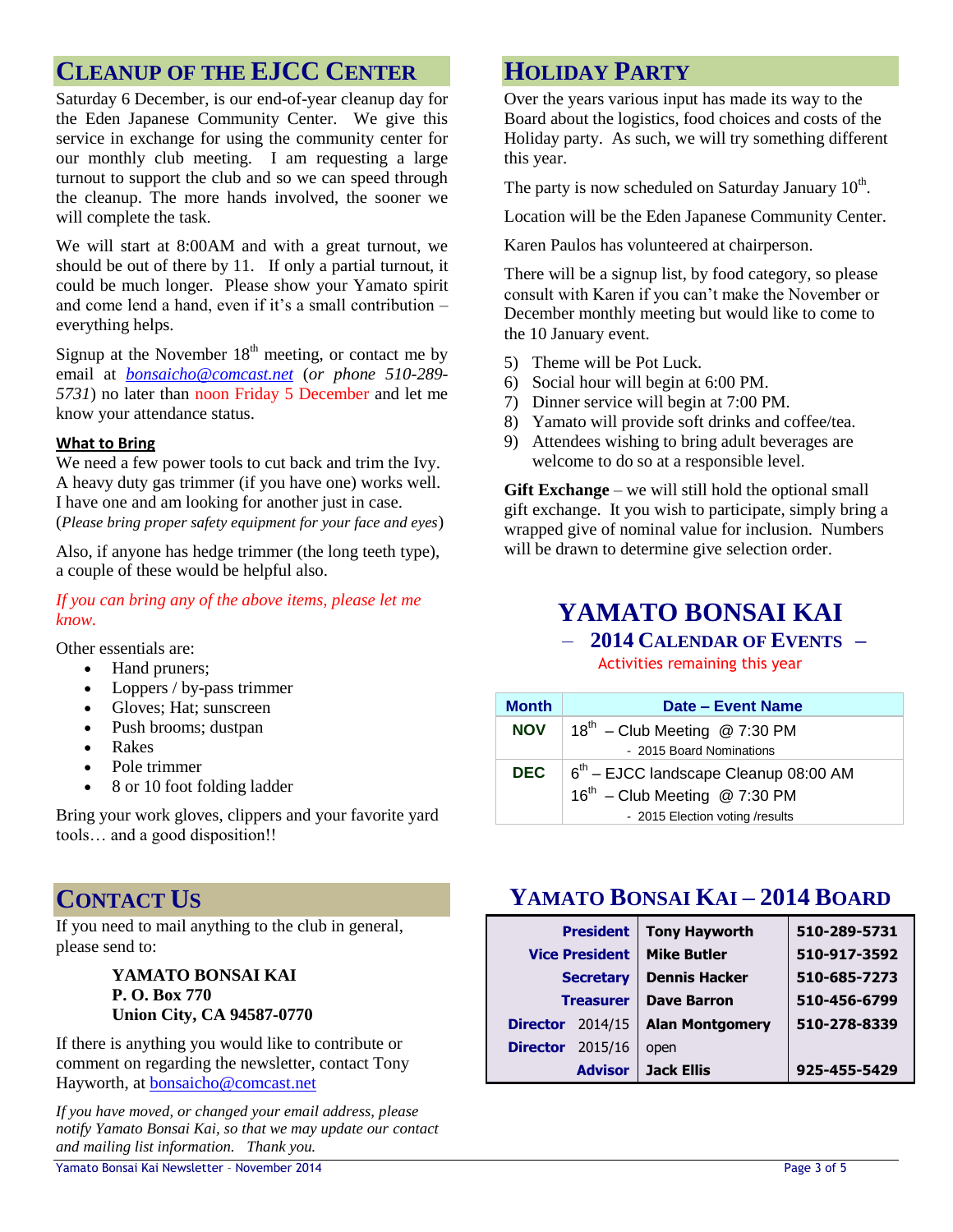

### **GSBF CALENDAR OF EVENTS**

For a complete list, please refer to the Golden State Bonsai Federation **Calendar of Events** at: <http://www.gsbf-bonsai.org/events/>

### **ABOUT THE YAMATO BONSAI CLUB**

The Yamato Bonsai Club has a long and distinguished history in the Bay Area. In 1968, the club was founded with six members including its first Sensei, Mr. Jimmy Inadomi from the Castro Valley area. Its second sensei was Mr. Juzaburo Furuzawa. Since 1976, the Yamato Bonsai Club has been under the guidance of Sensei John Uchida of Hayward.

The Yamato Bonsai Club meets each month at the Eden Japanese Community Center, in San Lorenzo, on the third Tuesday at 07:30 PM.

~~~~~~~~~~~~~~~~~~~~~~~~~~~~~~~~~~~~~~~~~~

#### **REFRESHMENTS**

The club will have coffee at each meeting. We ask for member volunteers to supply the treats. Below is the list for this year with open positions. Please contact Sandy Barron or Tony Hayworth to add your name to the list. A minimum 3 volunteers each month to bring goodies and snacks of some kind is requested. Thank you.

| January                        | May                     | September                |
|--------------------------------|-------------------------|--------------------------|
| Tony                           | Alan M.<br>$\bullet$    | Mike/Glenda<br>$\bullet$ |
| Linda<br>ö                     | Denise<br>۰             | Jim Shurr<br>$\bullet$   |
| Karth<br>۰                     | Steve<br>۰              | Fmiko                    |
| February                       | June                    | October                  |
| Carol                          | Karth                   | Jack<br>۰                |
| Gerry<br>۰                     | Brian<br>۰              | Emiko<br>$\bullet$       |
| Karth<br>$\qquad \qquad \circ$ | Howard<br>$\bullet$     | Gaye Quijano             |
|                                |                         |                          |
| March                          | July                    | <b>November</b>          |
| Brad                           | Linda<br>$\bullet$      | D. Hacker                |
| $AI$ S.<br>$\bullet$           | Donna<br>۰              | Barbara W                |
| Mike/Glenda                    | Vern<br>۰               | open                     |
| April                          | August                  | <b>December</b>          |
| Carol                          | Lucky<br>$\bullet$      | Sandy B                  |
| Diana<br>۰                     | Carol<br>$\blacksquare$ | open                     |

# **YAMATO CLASSIFIEDS**

**Notice:** if you want to advertise something in this space, please contact the Newsletter Committee or Board Member. **Trees for Sale** – I have many stock material, prebonsai and bonsai for sale. Please contact me early for best selection!!

Tony Hayworth Phone: 510-289-5731 or [bonsaicho@comcast.net](mailto:bonsaicho@comcast.net)

**Japan Trip February 2015** – by popular request, I have decided to lead a small group of bonsai enthusiasts to Japan, for 2015 Kokufu-ten, and for general site seeing. Kokufu-ten (*the all Japan great bonsai show*) happens in early February, so I need to remind those interested, its real WINTER over there! ©

So if your idea of fun in February, is to spend a few days looking at and admiring the very best bonsai from all over Japan (and sometimes trees from invited foreign guests), sightseeing at temples, shrines, bonsai museums and eating good food like locals (I avoid the tourist traps), ride a bullet train and romp around a crowded town of 25 million people, then let me know.

There is a lot of walking; I don't tolerate complainers. Accommodations are small; English is a foreign language; Japan is not cheap however, I know my way around and can get us a great experience at a fair price.

If interested, please contact me by email to get in the queue.

Tony Hayworth [bonsaicho@comcast.net](mailto:bonsaicho@comcast.net)

### **Club Meeting Location**



Yamato Bonsai Kai monthly meetings are held at the Eden Japanese Community Center.

**Location Address**: 710 Elgin Street San Lorenzo. CA.